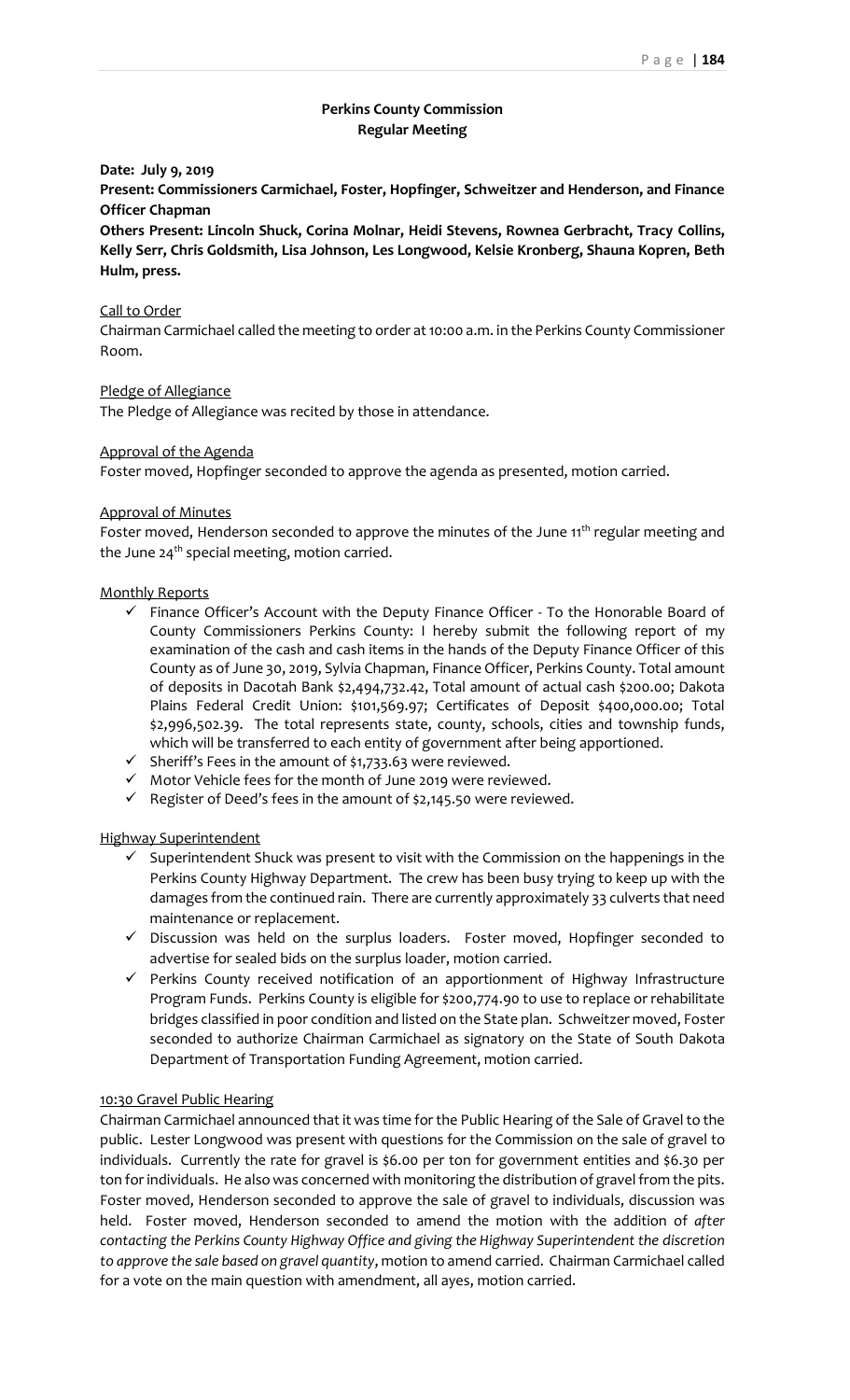# Les Longwood

Les Longwood was present to ask if the County could please spray the Darrell Lyon Campground prior to the Rancher's Camp. Henderson moved, Foster seconded to allow spraying of the Darrell Lyon Campground, motion carried.

## Special Meeting Set

Henderson moved, Schweitzer seconded to set a special meeting on July 22, 2019 at 1:30 p.m. to work on budget, motion carried.

# Budget Request

- $\checkmark$  Lisa Johnson was present on behalf of Prairie Hills Transit (formerly known as Arrow Public Transit) to request a subsidy of \$8,000 for 2020.
- ✓ Kelsie Kronberg and Shauna Kopren were present on behalf of Perkins County Conservation District to request a subsidy of \$25,000 for 2020.

# Courthouse Building Maintenance

Discussion was held on the courthouse building maintenance. It was decided to handle the general maintenance in-house. Finance Officer Chapman was instructed to have Johnson Controls do a maintenance check prior to the change in seasons. Tracy Collins is willing to oversee the maintenance of the HVAC system with all major issues being referred to Johnson Controls.

# GIS Discussion

- ✓ DOE Corina Molnar presented a comparison between Beacon Schneider Corp GIS Website hosting and Vanguard Appraisals, Inc. GIS Website hosting. Rownea Gerbracht, CAMA Specialist was present in person and Jenny Burkart was present via telephone to answer any questions. Following the presentation, Foster moved, Henderson seconded to proceed with converting our GIS Website hosting to Vanguard Appraisals, Inc., motion carried.
- $\checkmark$  Foster moved, Hopfinger seconded to authorize a contingency transfer in the amount of \$10,500 to 101-170-422 to allow for additional funding for the changeover to Vanguard Appraisals, Inc. hosting the GIS website, motion carried.

## PILT

Perkins County has received PILT in the amount of \$396,029. Henderson moved, Foster seconded to share \$188,000 with the school districts and apportion the amount using the number of US Forest Service acres in each district, motion carried.

## Delinquent Tax Agreements

- $\checkmark$  Finance Officer Chapman report that there were two Delinquent Tax Agreement Applications received.
- ✓ Henderson moved, Foster seconded to approve the Delinquent Tax Agreement Application received from Scott Burchett and Betty Styles, motion carried.
- ✓ Henderson moved, Schweitzer seconded to approve the Delinquent Tax Agreement Application received from Laurie Burchett, motion carried.

## ROD Heidi Stevens

Register of Deeds Heidi Stevens reported to the Commission that she now has the capability to Efile documents. SimpliFile offers the software to counties free of charge.

The Commission broke for lunch at 12:40 p.m. The Commission reconvened at 1:10 p.m.

## Sheriff Serr

Sheriff Serr requested permission to surplus a size specific and personalized bulletproof vest for resale to Adam Aus who recently resigned to work in another county. Foster moved, Henderson seconded to surplus the Bulletproof Vest #1810294578 and vest accessories for resale to Adam Aus, motion carried.